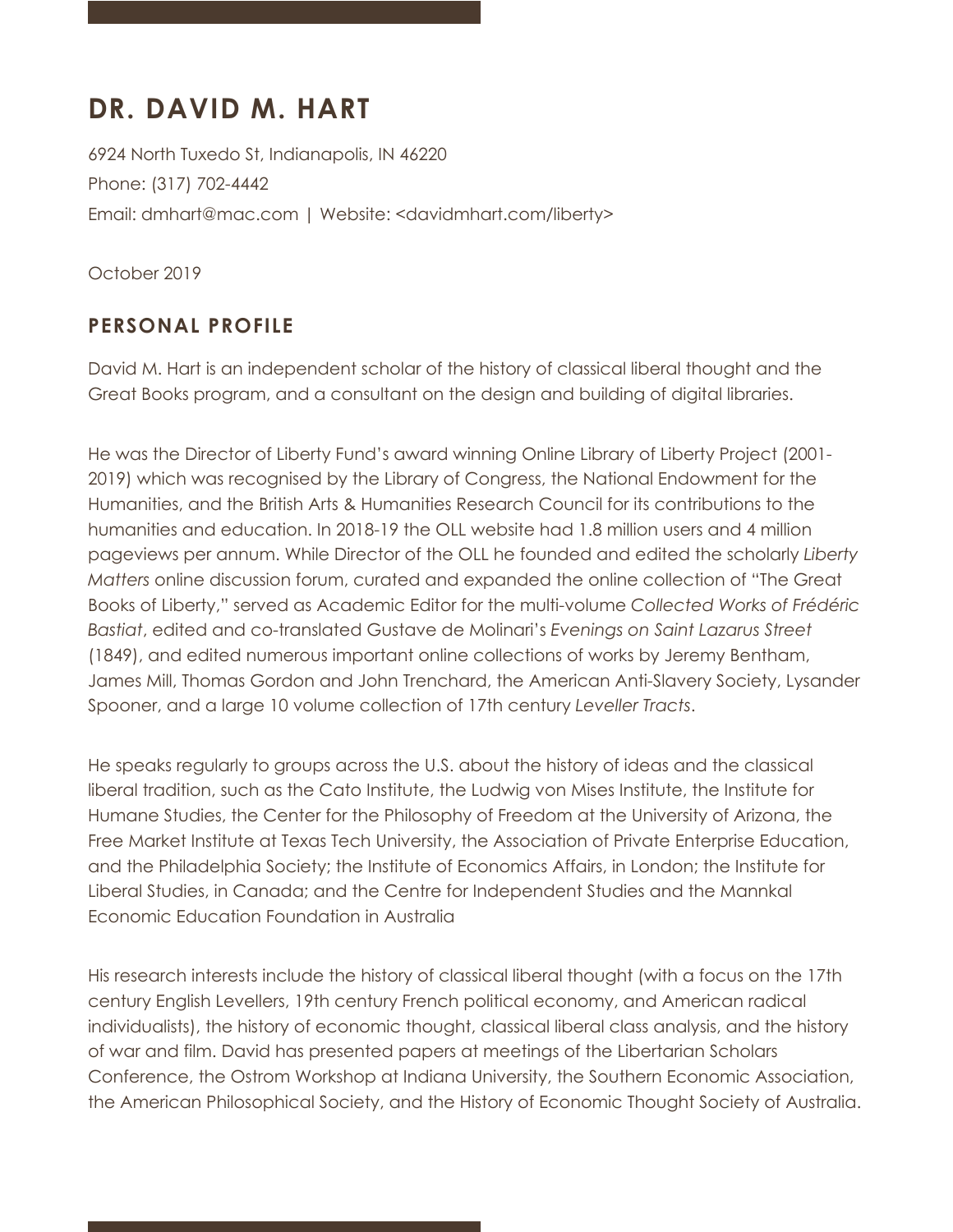#### **SKILLS AND EXPERTISE**

- website and digital library design and maintenance
- promoting the "great books" approach to education
- research on the history of the classical liberal tradition, especially the French liberal tradition
- public speaking to students and interested members of the public

#### **AWARDS**

- for the OLL
	- o The National Endowment for the Humanities (U.S.)
	- o The Library of Congress Web Archive Minerva (U.S.)
	- o The Arts and Humanities Research Council (U.K.)
	- o The International Political Science Association (UNESCO, Italy)
- The Stephen Cole the Elder Prize for Excellence in Teaching, University of Adelaide, South Australia (1992)

### **EMPLOYMENT**

- 2001-2019: Director of the Online Library of Liberty Project, at Liberty Fund Inc., Indianapolis, IN. Website: <oll.libertyfund.org>.
- 1986-2001: Lecturer in Modern European History, the University of Adelaide. Courses taught: first year Survey of Modern European History, upper level courses on Liberal Europe, 1815-1914, German History, the Intellectual and Cultural History of War, the Enlightenment, and Film and History.
- 1983-1986: Cambridge University, Supervision and tutoring of students in the History of Modern Political Thought.

#### **EDUCATION**

- 1983-1986: PhD from King's College, Cambridge, U.K. Thesis topic on "Class Analysis, Slavery and the Industrialist Theory of History in French Liberal Thought, 1814-1830: The Radical Liberalism of Charles Comte and Charles Dunoyer."
- 1981-1983: M.A. in Modern European History, Stanford University, CA.
- 1980-1981: DAAD Scholarship to attend the Johannes Gutenberg University, Mainz, FRG.
- 1975-1979: B.A. (Hons.) in history from Macquarie University, Sydney, Australia. Thesis on "Gustave de Molinari and the Anti-Statist Tradition."
- 1966-1974: High school at Knox Grammar School, Sydney, Australia.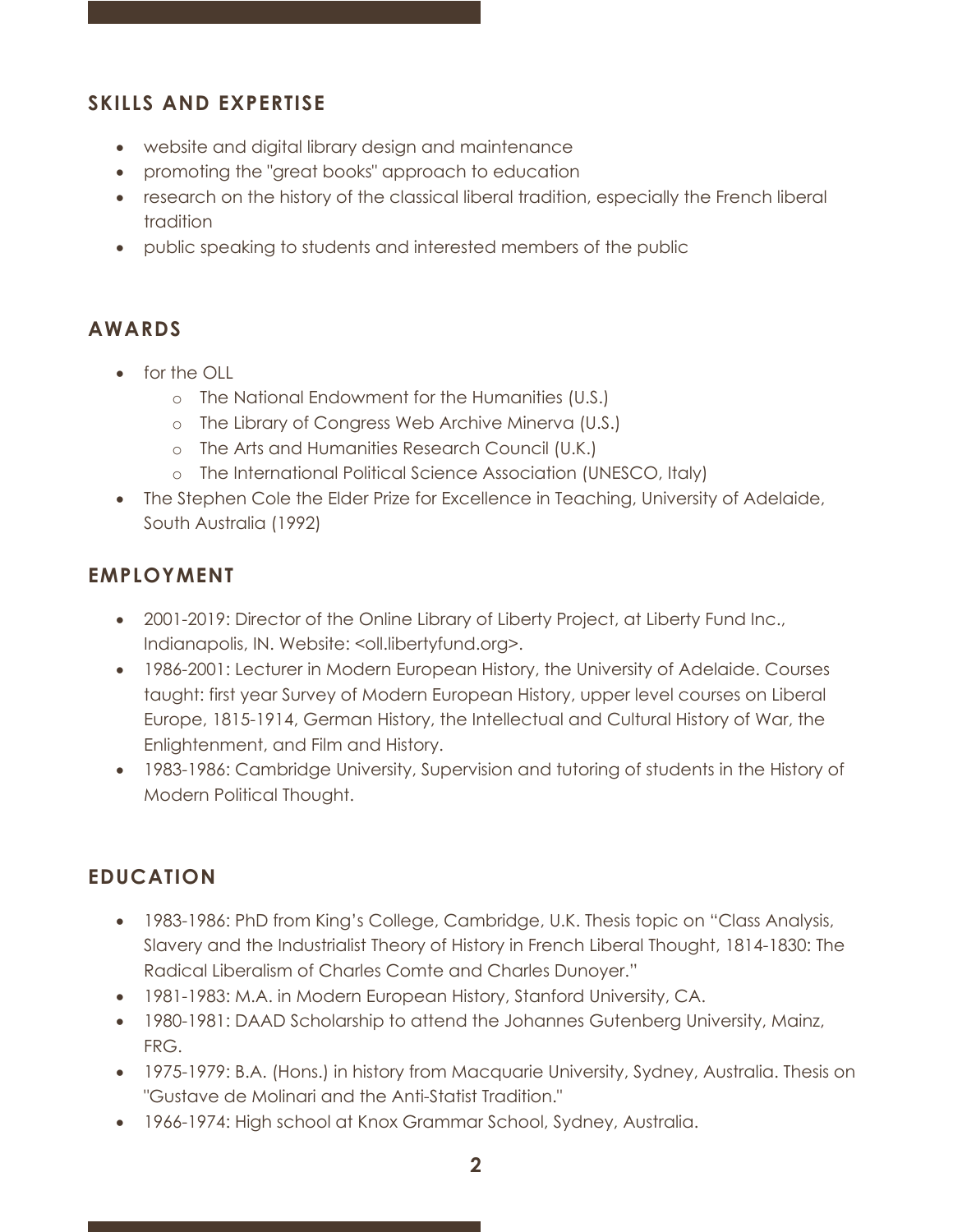## **RECENT PUBLICATIONS AND PAPERS**

For a more complete list of David Hart's intellectual activities see his website <http://davidmhart.com/liberty>.

Though not technically a "paper" he has also written a screenplay for an historical film about Frédéric Bastiat during the 1848 Revolution:

- a screenplay "Broken Windows" (2016) <http://davidmhart.com/liberty/FrenchClassicalLiberals/Bastiat/Screenplay/BrokenWin dows2.html> with
- an accompanying "Illustrated Essay" to show what Paris and the world of the economists looked like <http://davidmhart.com/liberty/FrenchClassicalLiberals/Bastiat/Screenplay/BrokenWin dows.html>.

### *Publications*

- 1. "The Paris School of Liberal Political Economy" in *The Cambridge History of French Thought*, ed. Michael Moriarty and Jeremy Jennings (Cambridge University Press, 2019), pp. 301-12.
- 2. Gustave de Molinari, *Les Soirées de la rue Saint-Lazare: Entretiens sur les lois économiques et défense de la propriété* (Evenings on Saint Lazarus Street: Discussions on Economic Laws and the Defence of Property). Translated and Edited and with an Introduction by David M. Hart (Liberty Fund, forthcoming).
- 3. *Social Class and State Power: Exploring an Alternative Radical Tradition*, ed. David M. Hart, Gary Chartier, Ross Miller Kenyon, and Roderick T. Long (Palgrave Macmillan, 2018).
- 4. "For Whom the Bell Tolls: The School of Liberty and the Rise of Interventionism in French Political Economy in the Late 19thC," and a translation of Frédéric Passy, "The School of Liberty" in *Journal of Markets and Morality*, vol. 20, Number 2 (Fall 2017), pp. 383-412.
- 5. *The Collected Works of Frédéric Bastiat* in six volumes. Jacques de Guenin, General Editor. Academic Editor, David M. Hart (Indianapolis: Liberty Fund, 2011-2019).
	- a. *Vol. 1: The Man and the Statesman: The Correspondence and Articles on Politics* (2011)
	- b. *Vol. 2: The Law, The State, and Other Political Writings, 1843-1850* (2012)
	- c. *Vol. 3: Economic Sophisms and "What is Seen and What is Not Seen"* (2017).
	- d. *Vol. 4: Miscellaneous Economic Writings* (final draft 2019, forthcoming)
	- e. *Vol. 5: Economic Harmonies* (final draft 2019, forthcoming)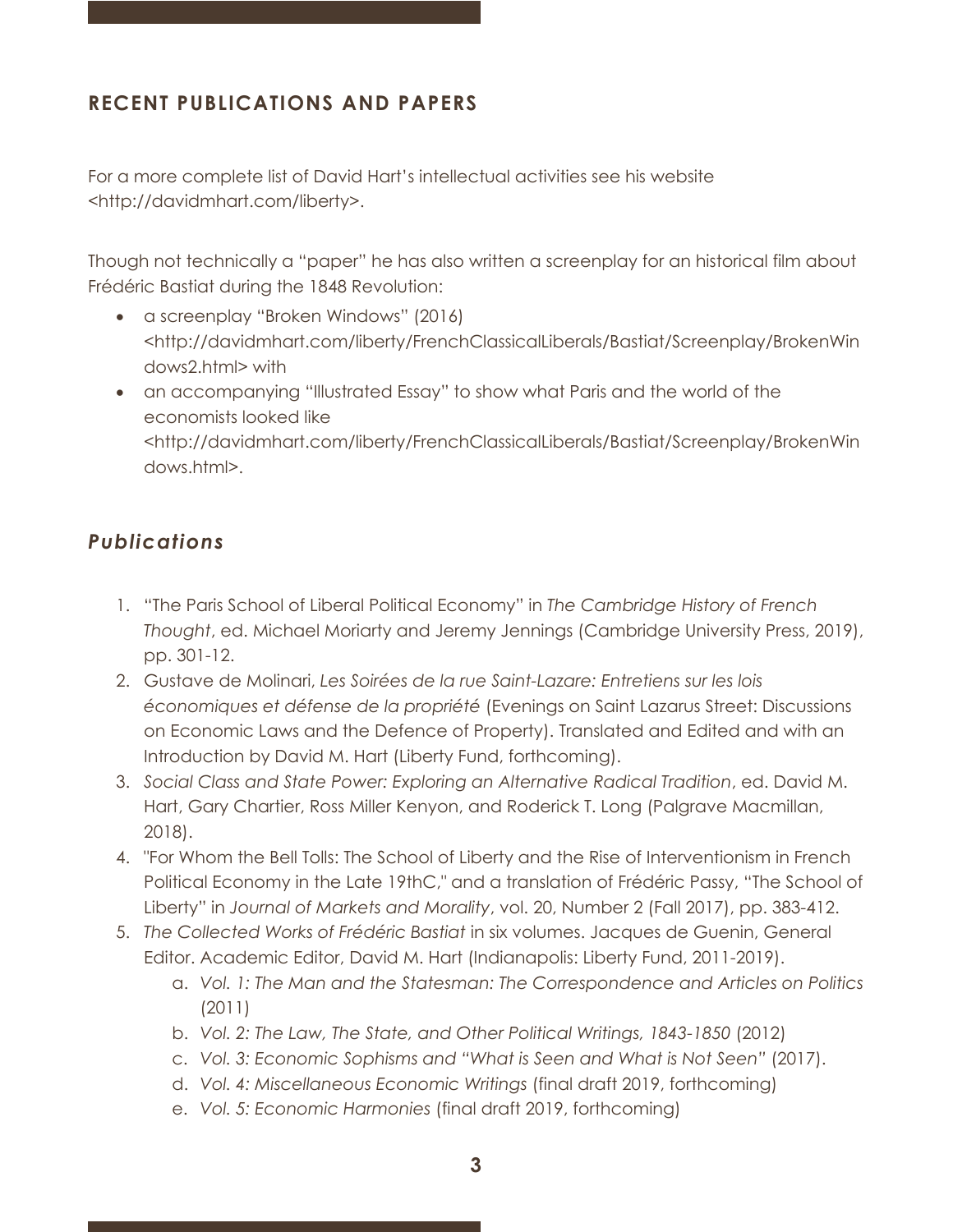- 6. Translation of Gustave de Molinari's "Eleventh Soirée" from *Les Soirées de la Rue Saint-Lazare* (1849) in *Panarchy: Political Theories of Non-Territorial States*, ed. Aviezer Tucker, Gian Piero de Bellis (Routledge, 2016).
- 7. "Broken Windows and House owning Dogs: The French Connection and the Popularization of Economics from Bastiat to Jasay," *The Independent Review: A Journal of Political Economy. Symposium on Anthony de Jasay* (Summer 2015), vol. 20, no. 1, pp. 61-84.
- 8. *L'âge d`or du libéralisme français. Anthologie. XIXe siècle. Robert Leroux et David M. Hart. Préface de Mathieu Laine* (Paris: Editions Ellipses, 2014).
- 9. *Jacques Bonhomme: L'éphémère journal de Frédéric Bastiat et Gustave de Molinari (11 juin – 13 juillet 1848). Recueil de tous les articles, augmenté d'une introduction.* Ed. Benoît Malbranque (Paris: Institut Coppet, 2014).
- 10. *French Liberalism in the 19th Century: An Anthology. Edited by Robert Leroux and David M. Hart* (London: Routledge, 2012).
- 11. *The Encyclopedia of Libertarianism.* Editor-in-Chief Ronald Hamowy. Assistant Editors Jason Kuznicki and Aaron Steelman. Consulting Editor Deirdre McCloskey. Founding and Consulting Editor Jeffrey D. Schultz. (Los Angeles: Sage, 2008. A Project of the Cato Institute). Entries on Comte, Condorcet, Constant, Dunoyer, The French Revolution, Molinari, Say, Tracy, and Turgot.
- 12. "War and Peace in the Arts", in *New Dictionary of the History of Ideas*, ed. Maryanne Cline Horowitz (New York: Charles Scribners & Sons, 2004). In 6 Volumes. vol. 6, pp. 2454- 60. Online version <davidmhart.com/liberty/Papers/WarPeace-Arts2004/WarAndPeaceArts2004-final.html>

## *Online Editions and Anthologies*

- 1. *The OLL Reader: An Anthology of the Best of the Online Library of Liberty* an anthology of over 150 extracts of the best material in the OLL collection <http://oll.libertyfund.org/pages/oll-reader>
- 2. *Quotations about Liberty and Power*: 600 quotations with brief bios and analyses of their significance; organised by 30 topics <http://oll.libertyfund.org/quotes>
- 3. *Key Documents of Liberty*: over 100 legal documents from the Code of Hammurabi to the early 19th century <http://oll.libertyfund.org/pages/key-documents>
- 4. a *Pocket Guide to Political and Civic Rights (1215-1830)* <http://oll.libertyfund.org/pages/pocket-guide-to-political-and-civic-rights>
- 5. James Mill: *The Political Writings of James Mill: Essays and Reviews on Politics and Society, 1815-1836* (2013) <http://oll.libertyfund.org/titles/2520>
- 6. *The Works of Jeremy Bentham, published under the Superintendence of his Executor, John Bowring (1838-1843)*. 11 vols. <https://oll.libertyfund.org/titles/1920> with a new comprehensive table of contents of his writings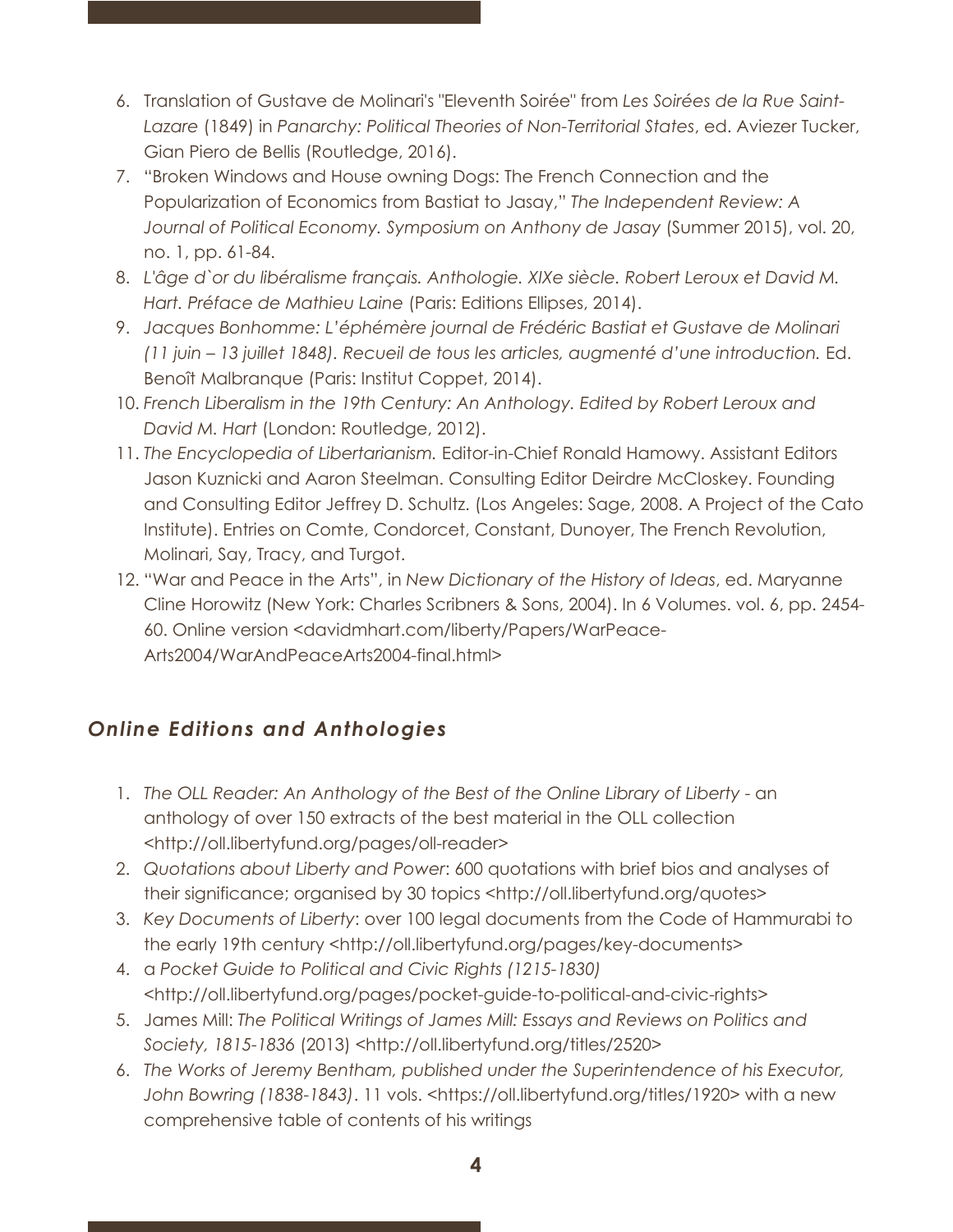- 7. *The Works of Lysander Spooner (1808-1887)*, 5 vols. (2008-10) <http://oll.libertyfund.org/pages/works-of-spooner>
- 8. Thomas Gordon and John Trenchard: Thomas Gordon, *Political Discourses on Tacitus and Sallust: Tyranny, Empire, War, and Corruption (1728-1744)* (2013) <http://oll.libertyfund.org/titles/2556>
- 9. The Leveller Tracts Project:
	- a. *Tracts on Liberty by the Levellers and their Critics (1638-1660)*, 7 vols.\* (2014-18), with 3 additional volumes. Over 300 tracts by the Levellers and their critics <http://oll.libertyfund.org/pages/leveller-tracts-summary>. And two Anthologies of Leveller writings:
	- b. *Agreements of the People, Petitions, Remonstrances, and Declarations (1646- 1659)* <http://oll.libertyfund.org/pages/leveller-anthology-agreements> and
	- c. *The Levellers and the Origins of Anglo-American Constitutionalism* <http://oll.libertyfund.org/pages/leveller-conference1>
- 10. A revised edition of the *Collected Works of Bastiat* in chronological order of publication <http://oll.libertyfund.org/pages/list-of-bastiat-s-works-in-chronological-order>

## *Scholarly Papers and Talks*

1. "Some Thoughts on an 'Austrian Theory of Film': Ideas and Human Action in a Film about Frédéric Bastiat", a paper given at the Libertarian Scholars Conference, The Kings College, NYC (Sept. 2019)

<davidmhart.com/liberty/Papers/Bastiat/FilmingIdeas/index.html>

2. "Was Molinari a true Anarcho-Capitalist?: An Intellectual History of the Private and Competitive Production of Security," a paper at the Libertarian Scholars Conference, NYC (Sept. 2019)

<davidmhart.com/liberty/Papers/Molinari/ProductionSecurity/index.html>

- 3. "Reassessing Bastiat's *Economic Harmonies* after 160 Years" *Liberty Matters* (May 2019) <https://oll.libertyfund.org/pages/lm-harmonies>
- 4. "The Conflicted Western Tradition: Some Provocative Pairings of Texts about Liberty and Power. Or, 'Logos libertas est'" - a paper give at the Association of Core Texts and Courses annual conference, April 2019, Santa Fe, NM. <davidmhart.com/liberty/Papers/ProvocativePairings/index.html>
- 5. "Gustave de Molinari (1819-1912): A Survey of the Life and Work of an "économiste dure" (a hard-core economist)", the introduction to *The Bicentennial Anthology of Gustave de Molinari's Writings on the State (1846-1911)* (2018) <davidmhart.com/liberty/FrenchClassicalLiberals/Molinari/BiographicalIntro2018.html>
- 6. "Plunderers, Parasites, and Plutocrats: Some Reflections on the Rise and Fall and Rise and Fall of Classical Liberal Class Analysis." Paper given at the Libertarian Scholars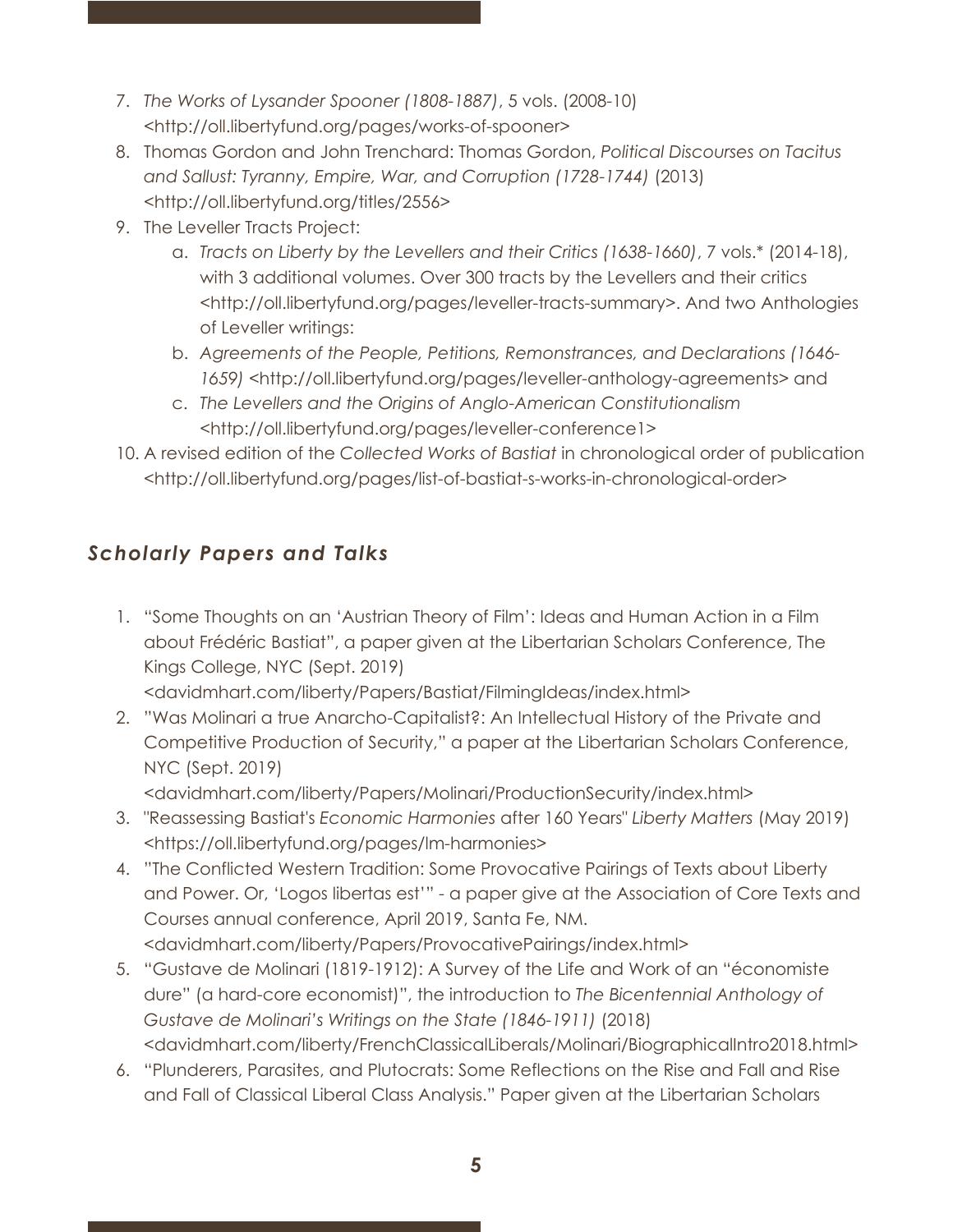Conference, The Kings College, NYC, 20 Oct. 2018.

<davidmhart.com/liberty/Papers/Plunderers/DMH-PPP-Oct2018.html>

- 7. "The Paris School of Liberal Political Economy, 1803-1853" (2018) <davidmhart.com/liberty/Papers/ParisSchool/index.html>
- 8. "The 'Seen' and the 'Unseen' Bastiat: Some Reflections on Editing his Work and his Continuing Relevance for Today," Ostrom Workshop, Tocqueville Lecture Series, 28 Sept. 2018, Indiana University, IN.
- 9. Translation and "Introduction" and "Further Aspects of Molinari's Life and Thought," in Gustave de Molinari, *Evenings on Saint Lazarus Street: Discussions on Economic Laws and the Defense of Property* (Liberty Fund, forthcoming). Draft online <https://oll.libertyfund.org/pages/gdm-soirees3>.
- 10. Introduction and Notes to the revised translation of Bastiat's *The State*, *Online Library of Liberty* (June 2018). <http://oll.libertyfund.org/pages/state-lf>
- 11. Introduction and Notes to the revised translation of Bastiat's *The Law*, *Online Library of*  Liberty (Feb. 2018). <http://oll.libertyfund.org/pages/bastiat-the-law-revised-lf-edition>
- 12. "Socialism: A Study Guide and Reader," *Online Library of Liberty* (July, 2018). <https://oll.libertyfund.org/pages/socialism>
- 13. "Bastiat: the 'Unseen' Radical". The Henry Hazlitt Memorial Lecture, Austrian Economics Research Conference, Mises Institute, Auburn AL (March 2017). <davidmhart.com/liberty/Papers/Bastiat/UnseenRadical/index.html>
- 14. "'I, Pencil': An Intellectual History" (January, 2017).
- 15. "Gilbert-Urbain Guillaumin (1801-64) and the Guillaumin publishing firm (1837-1910): A Statistical Analysis of Seventy Years of Publication" (January, 2017). <davidmhart.com/liberty/FrenchClassicalLiberals/Guillaumin/index.html>
- 16. "Classical Liberalism and the Problem of Class," *Liberty Matters Online Discussion Forum*, *Online Library of Liberty* (Nov. 2016) <http://oll.libertyfund.org/pages/lm-class>
- 17. "Bastiat's Theory of Class: The Plunderers vs. the Plundered" (May, 2016). An introduction to a bilingual anthology of Bastiat's writings on class and exploitation. <http://davidmhart.com/liberty/FrenchClassicalLiberals/Bastiat/ClassAnthology/index. html>
- 18. "The Struggle against Protectionism, Socialism, and the Bureaucratic State: The Economic Thought of Gustave de Molinari, 1845-1855." Paper given at the Austrian Economics Research Conference, 31 March to 2 April 2016, The Mises Institute, Auburn, AL. <http://davidmhart.com/liberty/Papers/Molinari/EconomicThought/index.html>
- 19. "The Life of Jacques Bonhomme, Printer (1819–1865)," *Online Library of Liberty* (27 March, 2016). <http://oll.libertyfund.org/pages/jb-life>
- 20. "Entrepreneurs, Investors, and Scribblers: An Austrian Analysis of the Structure of Production and Distribution of Ideas". A paper given at the Southern Economics Association, New Orleans, November 21-23, 2015. <davidmhart.com/liberty/Papers/StructureProductionIdeas/DMH\_StructureProductionI deas21Oct2015.html>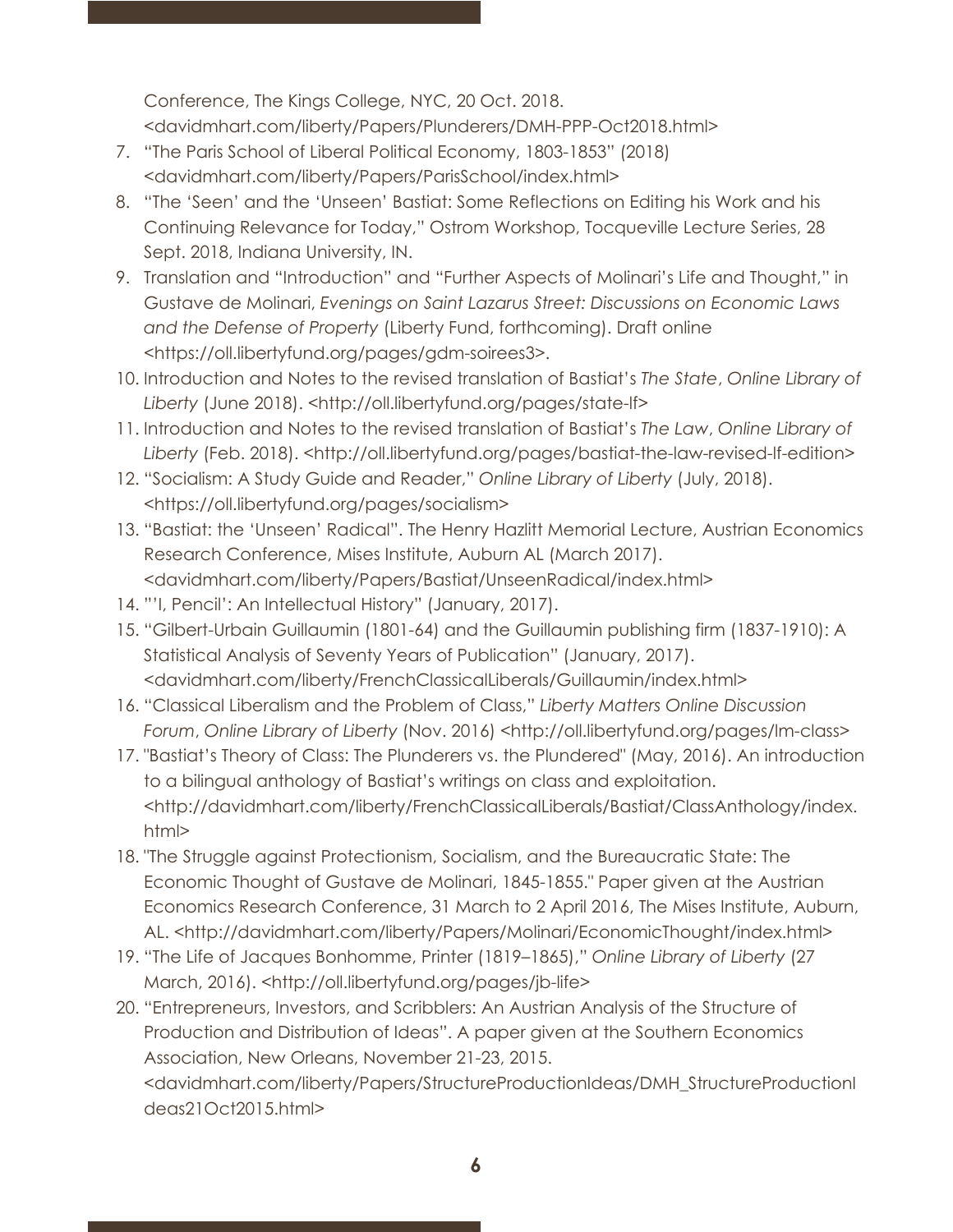- 21. "Reassessing Frédéric Bastiat as an Economic Theorist." A paper presented to the Free Market Institute, Texas Tech University, Lubbock, TX, October 2, 2015. <davidmhart.com/liberty/Papers/Bastiat/EconomicTheorist/DMH\_Bastiat-EconomicTheorist21Sept2015.html>
- 22. "Gustave de Molinari and The Seven Musketeers of French Political Economy in the 1840s" (25 June, 2015).

<davidmhart.com/liberty/Papers/Molinari/SevenMusketeers/SevenMusketeers.html>

23. "The Classical Liberal Tradition - A History of Ideas and Movements over 400 Years." Papers given to the Institute for Humane Studies, Advanced Studies Summer Seminar, Bryn Mawr College, PA (June 2015).

<http://davidmhart.com/liberty/ClassicalLiberalism/HistoryCL.html>

- 24. "Images of Liberty and Power: the Subversion of State Propaganda." A paper given to the Institute for Humane Studies, Advanced Studies Summer Seminar, Bryn Mawr College, PA (June 2015). [PDF] <davidmhart.com/liberty/Lectures/2015/IHS/3- ImagesLibertyPower/IHS2015-ImagesofLibertyPower.pdf>
- 25. "Competing Visions of the Future: Socialist and Classical Liberal." A paper given to the Institute for Humane Studies, Advanced Studies Summer Seminar, Bryn Mawr College, PA (June 2015). <davidmhart.com/liberty/Lectures/2015/IHS/4- VisionsFuture/Lecture/Lecture4-VisionsFuture.html>
- 26. "Literature IN Economics, and Economics AS Literature I: Bastiat's use of Literature in Defense of Free Markets and his Rhetoric of Economic Liberty." A paper given at the Association of Private Enterprise Education International Conference (April 12-14, 2015) , Cancún, Mexico.

<http://davidmhart.com/liberty/Papers/Bastiat/FrenchLiterature/DMH\_BastiatFrenchLit erature.html>

27. "Literature IN Economics, and Economics AS Literature II: The Economics of Robinson Crusoe from Defoe to Rothbard by way of Bastiat." A paper given at the Association of Private Enterprise Education International Conference (April 12-14, 2015) , Cancún, Mexico.

<http://davidmhart.com/liberty/Papers/Bastiat/CrusoeEconomics/DMH\_CrusoeEcono mics.html>

28. "The Liberal Roots of American Conservatism: Bastiat and the French Connection." A paper given to the Philadelphia Society meeting March 27-29, 2015 on "The Roots of American Conservatism - and its Future".

<davidmhart.com/liberty/Papers/Bastiat/LiberalRoots/DMH\_LiberalRoots.html>

- 29. "Reader's Guide to the Works of Frédéric Bastiat (1801–1850)," *Online Library of Liberty* (July 28, 2015). <http://oll.libertyfund.org/pages/fb-readersguide>
- 30. "On the Spread of (Classical) Liberal Ideas," *Liberty Matters Online Discussion Forum*, *Online Library of Liberty* (March 2015). <http://oll.libertyfund.org/pages/lm-ideas>